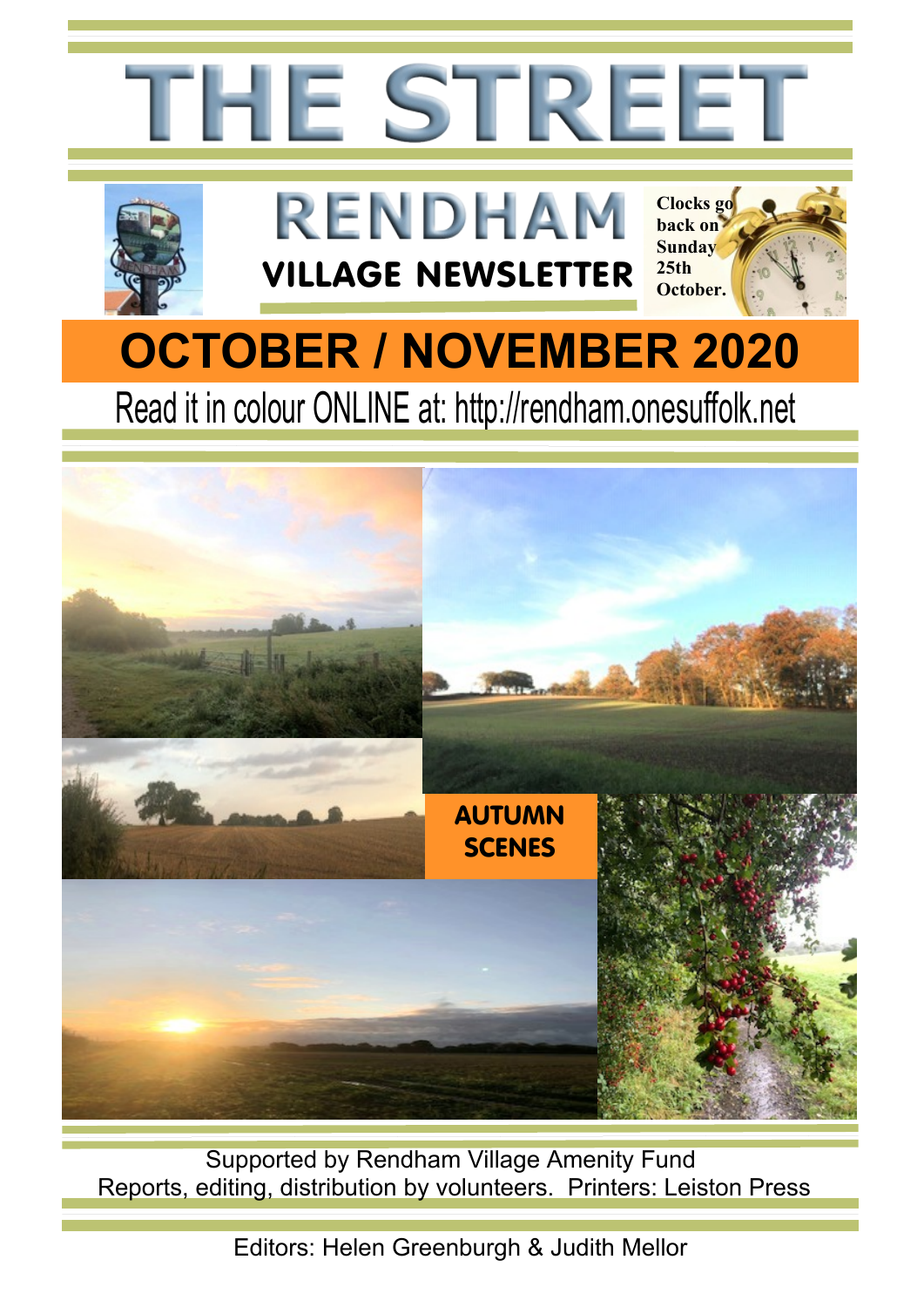### **JUNIPER BARN NEWS**

Looking forward to autumn in these strange times, we are planning to move back indoors, fire up the woodburner, be cosy and Covid safe. Our tables are suitably distanced, and we require masks to be worn in



the shop. We are open from Tuesdays - Saturdays, 9.00 am - 3.00 pm for breakfast, warming lunches, coffee/tea and cakes with a new autumn menu with food for veggies, meat eaters and vegans. Saturday is 'brunch day'! Please ring 01728 663773 or email through the website to book a table. The shop remains fully stocked with a wide range of items, including English autumn fruit and veg, fresh meat and cheese, and we continue to take orders over the phone/email and deliver to all who need it.

Keeping our staff and customers safe is our priority, and we are following Government COVID-19 guidance. We do thank all those who have supported us so loyally and look forward to seeing you soon. [www.juniperbarnsuffolk.co.uk](www.juniperbarnsuffolk.co.uk ) Geoffrey and Katie Boult



**An update from The Children's Society** During the current Covid-19 crisis, The Children's Society have continued to support young people and actively sought to share learning and approaches with other charities and those working in similar ways so that more young people can be reached

collectively. At the moment, we face the challenge of rising demand for services and falling income, as during lockdown, retail shops were closed and fundraising events cancelled.

The local Saxmundham & District Committee have needed to cancel all coffee mornings, box openings, Carol Singing and Christingles. We still try to do our bit to keep some money coming in. Some of us try to sell items locally that have been donated by our supporters; we make personal donations and will be ordering Christmas Cards for our friends and family. Although some of us have to continue to shelter, we are still happy to receive donations for The Children's Society so if you are able to contribute in any way please feel free to contact us. Lorraine (602 348), Elizabeth & John Tipping (454 165).

**RENDHAM CHRISTMAS MARKET 2020** Owing to the Government restrictions of Covid-19, it has been agreed to cancel the Christmas Market planned for Saturday, December 6th. We are very disappointed since this has become a major fund raiser for our village Church. However, we are still planning to make & sell Christmas Door & Grave Wreaths. For more details and to order, please ring Lesley (663 737) [lesley.bennion@gmail.com](mailto:lesley.bennion@gmail.com)



CHRISTMAS SHOPPING BUS TO NORWICH - Friday 27th November, leaves Rendham White Horse at 9.00am, Bruisyard at 9.10am. Sweffling Church at 9.20am approx. Returns from Norwich at 4.00pm. The only stipulation at the moment is that Face Masks must be worn for the journey. Please ring Lynda to reserve on 663 325.



NEIGHBOURHOOD WATCH / VILLAGE HAPPENINGS EMAIL If you wish to receive the Neighbourhood Watch / Village Happenings email please email [Trev.salmon@btinternet.com](mailto:Trev.salmon@btinternet.com)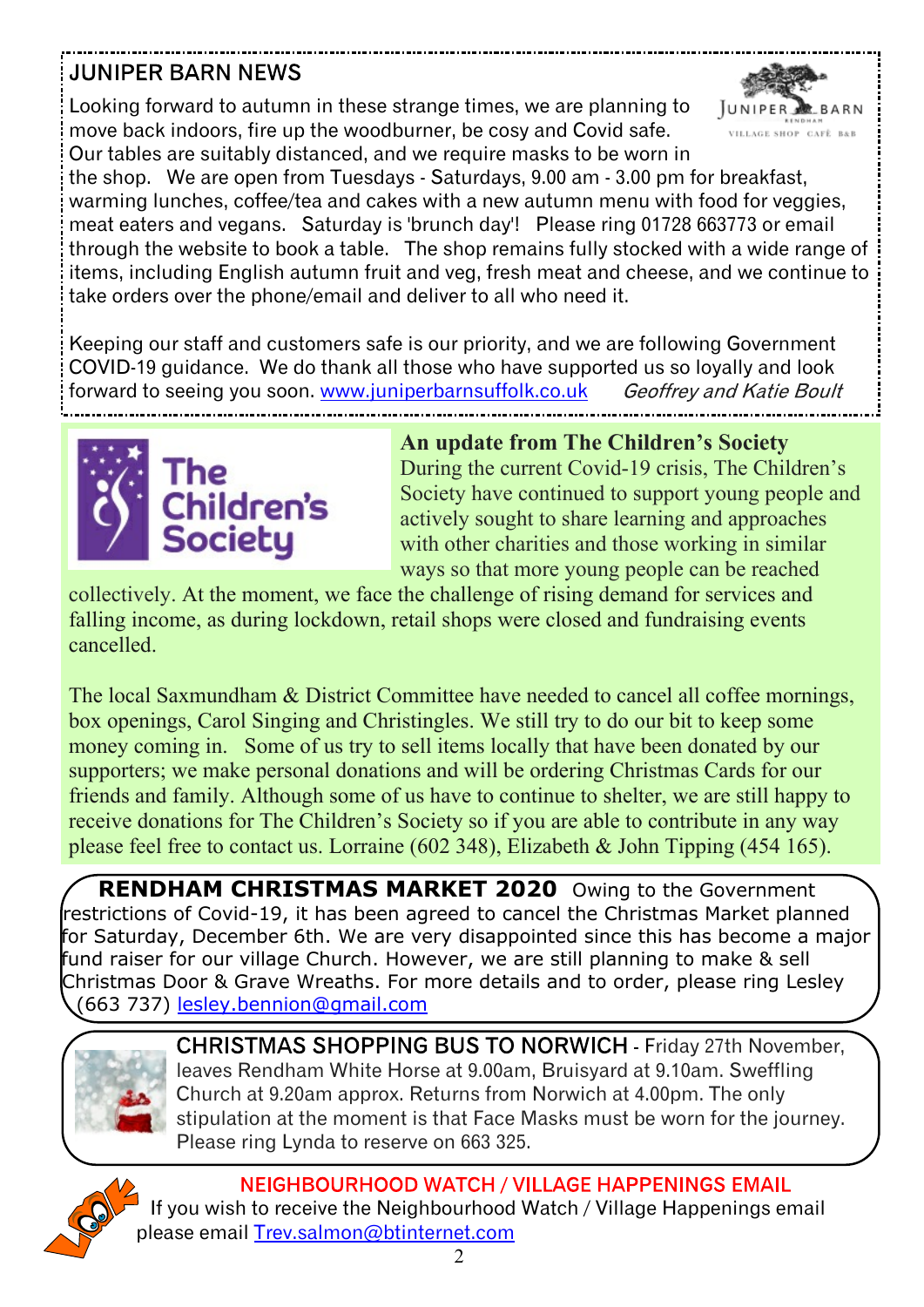| <b>CHURCH SERVICES - OCT/NOV 20</b>                        | NOV 1: | 9:30 Sweffling                                                                                                                 |
|------------------------------------------------------------|--------|--------------------------------------------------------------------------------------------------------------------------------|
| <b>HARVEST FESTIVALS</b>                                   |        | 11:00 Badingham                                                                                                                |
| <b>OCT 4: 9:30 Sweffling</b><br>11:00 Badingham            | NOV 8: | <b>REMEMBRANCE SUNDAY</b><br>9:30 Cransford (with Bruisyard)<br>10:55 Badingham & Dennington<br>10:55 Rendham (with Sweffling) |
| <b>IOCT 11: 9:30 Cransford</b><br>17:00 Dennington         |        | NOV 15: 9:30 Bruisyard<br>11:00 Rendham                                                                                        |
| <b>OCT 18: 9:30 Bruisyard</b>                              |        | NOV 22: 10:00 Benefice Service, Cransford                                                                                      |
| <b>OCT 25: 10:00 Benefice Service,</b><br><b>Bruisyard</b> |        | NOV 29: 10:00 Benefice Service, Dennington                                                                                     |
|                                                            |        | <b>MICHAEL'S CHURCH, RENDHAM - CHURCHWARDEN'S REPORT</b>                                                                       |

On September 8th, on a lovely sunny morning, family and friends gathered in the churchyard to say farewell to Mrs Nancy Mayhew who had been very much part of Rendham life for so long. The simple service was conducted by the Rev. Martin Percival, and the beauty of the wreath on the coffin was outstanding. Our churchyard is looking well, thanks to extra help generously provided in careful strimming around the gravestones. Unfortunately this year's Christmas Market has had to be cancelled but we shall be happy to take orders for Christmas wreaths for door hanging or for funerals. To order the wreaths please ring Frances on 664021 or Lesley on 663737.

We were sorry we could not have the Harvest Festival service on 27th September as planned nor could we have Harvest produce donations in the church, but instead requested any donations to be put in the church porch for Saxcess Food Bank for all those in need. Thank you to all who provided so generously. The Remembrance Day service will be held on Sunday 8th November conducted by Prof. John Tesh, and the Christmas Eucharist Service is to be held on December 25th at 8 am. We hope everyone has weathered the difficult conditions of the pandemic and wish you all good health conditions of the pandemic and wish you all good health.

**RIDE & STRIDE 2020** Suffolk started Ride and Stride almost 40 years ago and this



nationwide annual event importantly supports restoration and repair of churches and chapels. Riding for Rendham church on Saturday 12 September Helen Payne and Albert Lain raised £1280 from their supportive sponsors. Helen cycled 40 miles between 24 churches in mid-Suffolk and Albert visited

21 more locally. St Michael's, Rendham attracted 30 cyclists during the event.

**Richard Shattock** 

What strange times we are living through at the moment. August Bank Holiday was exceptionally strange with no Beer Festival at the pub. We would also have been celebrating 17 years at the pub on September 17th this year. We continue to monitor the Government guidelines and with the rule of 6 coming in and other changes to measures expected to be announced soon, it remains not feasible for us to re-open the pub yet. Thank you to everyone who has supported us in the past and will support us in the future. This is what makes us determined to re-open when it is possible in a safe and covid-secure way. Take care, stay safe and we will continue to see you all around the village. Paul & Lisa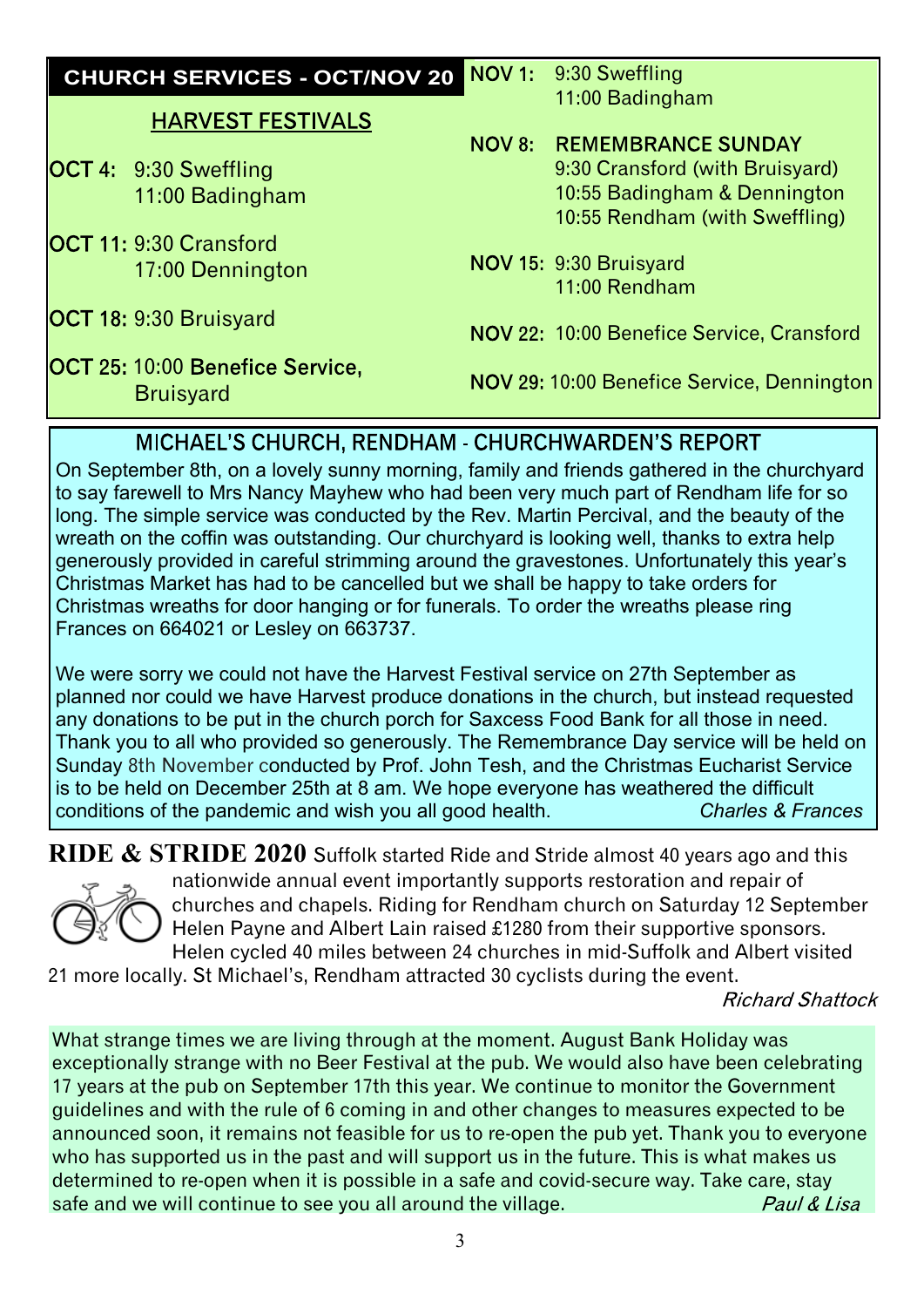# TURE NOTES OCT - NOV 2020



A bird perched on a wire here the other day (14 September) was not one of the huge number of Wood Pigeons we seem to have around us this year. As it flew across the field, it clearly showed the pointed, rather drooping wings of a Cuckoo. This may seem a bit late, as all of the breeding Cuckoos, their job done, have long gone by now, and are already in Africa. But their offspring, which have been reared by foster parents during the summer and are now fully grown, are only now ready to set off on their

journey. The fact that they travel completely on their own, with no guidance whatever from parents, makes their migration even more remarkable. I have occasionally seen these autumn Cuckoos before, and wonder whether they are local Alde Valley bred, or have already travelled from further afield, like Norfolk! As insect feeders, Cuckoos are famous for being able to eat large hairy caterpillars like this Fox Moth. I did watch one working along a line of fence posts, clearly feeding from the abundant Grasshoppers.

I have been looking on the autumn Oak leaves for the tiny galls called 'Spangle Galls', caused by minute parasitic wasps, and within which the wasps' larvae develop. Always common, the usual species is the Common Spangle Gall. This is found on the undersides of the leaves, small and circular (about 5 or 6 mm) flat with a raised middle and slightly hairy, so looking like a tiny, furry poached egg. This year there are more of an even smaller species, my favourite, the Satin Button Spangle Gall. These are doughnut shaped with a hollow middle, and shining gold like spun satin.



Look for them on the lower branches of the younger trees, and be prepared to concede that somebody could have a favourite spangle gall!

On our garden Honeysuckle we have been watching Blackcaps eating the berries. Although Blackcaps are very much insect feeders, they are very keen on these and other berries (watch



for them earlier on Elderberries) which provide them with energy for migration or, for a few, fatten them up so as to be able to stay the winter here. These birds all had the brown caps, signifying that they are females or young birds in their first winter.

Around the pond there are sometimes late dragonflies at this time of year. Perhaps commonest is a small red species, called the Common Darter, which breeds freely and can be

found laying its eggs until well into the autumn. This year there are a number of a larger species, one of the so-called hawkers, the Migrant Hawker. A typical dragonfly, with long thin abdomen, and pairs of coloured spots, bright blue in the male and duller yellow in the female. The species certainly is migrant, and numbers are boosted from the Continent, but they do breed here and this female was seen laying eggs in the pond.

Woodpigeons have been making an enormous racket around the house and garden lately. All the signs of breeding are there – noisy courtship on the roof, noisy bashing around in the bushes with nesting material. It all seems inappropriate, but in fact the autumn can be a major breeding season for Woodpigeons. One reason is that for pigeons a big part of their diet is seed and grains. Continued on Page 5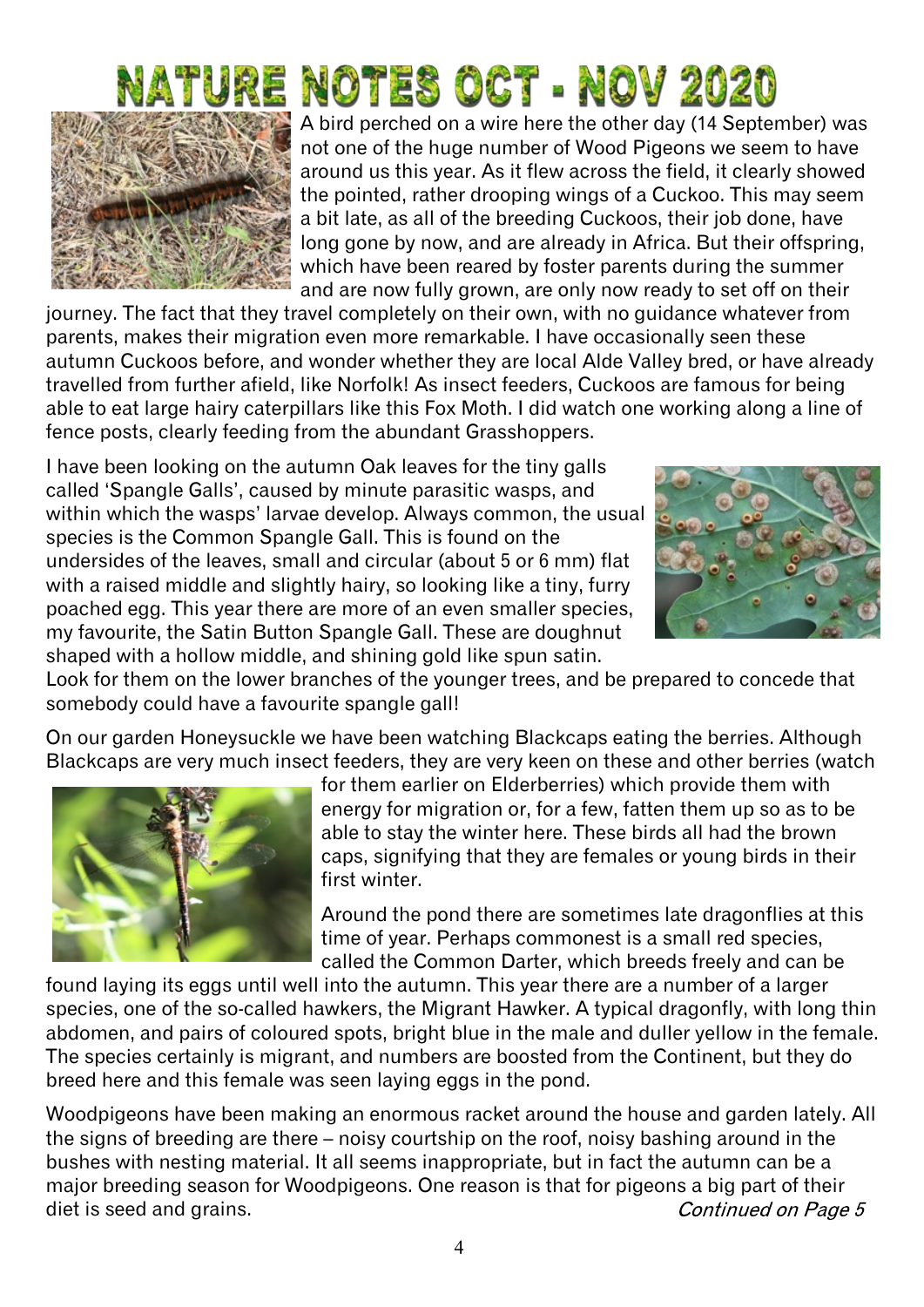

With these they produce in their crops a rich liquid, the socalled 'pigeon milk' which they feed to their chicks. Harvest time can be a good time for this, but they can breed at almost any time of year.

Each pair of pigeons produces just two chicks – probably limited by this method of food provision. Proof of breeding is often easy to find in the form of newly hatched eggs, glossy white and a neat oval for pigeons. A top removed as if with a

can opener signifies a hatching, a big dunch in the middle of the egg an attack by a<br>predator such as a Jay or a Magpie. predator such as a Jay or a Magpie.

#### RENDHAM PARISH / PARISH COUNCIL NEWSLETTER

#### New Rendham Parish Councillor

Sandi Robinson was Co-opted to the Parish Council replacing Cllr. Oaksey. She moved to Rendham with Peter two and a half years ago and brings a lot of experience in education, and many various other committees. This brings the Parish Council to its total of eight Cllr's.

#### Rendham Village Hall

At the AGM of the RVH it was agreed that a member of the Parish Council who is a trustee of the Village Hall join the committee. David Willett, the Chairman of the Parish Council, agreed to join that committee

#### District CIIr. Maurice Cook– Sent the following report (Full report on Website) Solar together Suffolk Other information re Covid 19

County Councillor Stephen Burroughes - Sent the following report (Full report on website)

#### Lowestoft Third crossing

SCC funded School travel A safe start to new school year New website for SCC a140 improvement scheme Remembering VJ Day, 75 years on Suffolk celebrates 1,000 miles of newly surfaced roads Free cycling sessions for people of Suffolk Suffolk and Norfolk businesses set for extra boost for apprentices New resources to help understand link between Movement and Mental Health

#### Relevant Representation for Rendham Parish Council on Sizewell C DCO

Cllr. D'Angelo Turnbull has been working hard on producing a letter to be sent to the appropriate people to ensure that Rendham Parish Council are kept in the loop with the development of Sizewell C.

Issues raised included.

Traffic and Transport

Economic and social impacts

Environment impacts

This will be a massive project and so it is important that the Parish Council is informed of all the developments.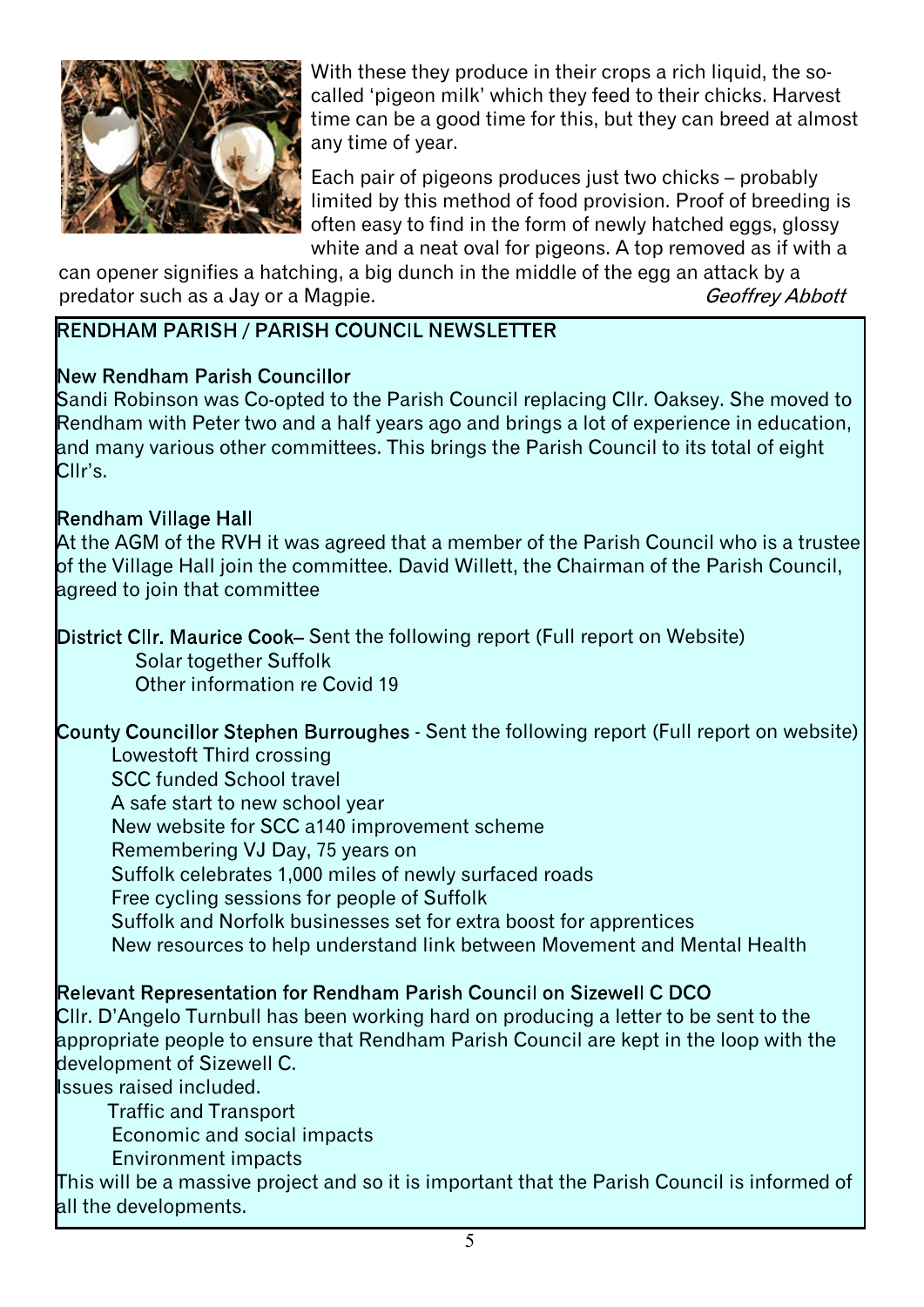# **UPDATE: COVID-19 - ADVICE FROM SUFFOLK COUNTY COUNCIL**

For more information and advice on Covid-19 please visit <www.suffolk.gov.uk>

COVID-19 Testing in Suffolk You can ask for a test for:

- yourself, if you have coronavirus symptoms now (a high temperature, a new continuous cough or a loss or change to your sense of smell or taste

- someone you live with if they have coronavirus symptoms

#### When?

You need to get the test done in the first 8 days of having symptoms. Please help the NHS by only asking for tests for people who have coronavirus symptoms now.

#### How do I book?

You can book a free test by visiting the [NHS](www.nhs.uk) [website](www.nhs.uk) or call NHS 119.

#### Where?

The regional testing centre for Suffolk is at the London Road Park and Ride, Copdock, Ipswich and this is open from 8am to 7pm daily. Planned visits for mobile testing units include:

Framlingham - 15th October & 18th October Halesworth - 13th October & 17th October Ipswich - 12th October & 16th October Leiston - 12th October & 15th October Lowestoft - 12th October, 14th October, 16th October

#### **LOOKING AFTER YOU!**

The COVID-19 Emotional Wellbeing, mental health and learning disabilities information hub contains a wealth of resources for adults, young people, those with learning disabilities and professionals to support emotional wellbeing and mental health. Visit <www.healthsuffolk.or.uk/covidhub>

If you are experiencing a mental health crisis or just need someone to talk to call: **Samaritans on 116 123** (or email [jo@samaritans.org\)](mailto:jo@samaritans.org) **NHS Online on 111** (for urgent, non-emergency medical advice) **Emergency Services on 999** (for immediate emergency assistance)

# **Home, But Not Alone**

Supporting vulnerable people in Suffolk

**Coronavirus Emergency Phoneline @08008766926** 



You can call the Home, But Not Alone phoneline if you live in Suffolk and need urgent help during the coronavirus pandemic. The emergency phoneline is for people who: - do not have support available from friends,

family or neighbours

- are struggling for food, medicines or other essential supplies

- are feeling lonely and isolated

#### **SUFFOLK COUNTY COUNCIL ADVICE**

The Suffolk County Council's COVID-19 page is [www.suffolk.gov.uk/coronavirus-covid-19.](www.suffolk.gov.uk/coronavirus-covid-19) Find the latest information about testing in Suffolk, changes to local services and how to get help and guidance on schools, businesses and wellbeing. The site also provides information on how to keep healthy with the [Healthy Suffolk website.](www.healthysuffolk.org.uk)

#### **FREE CYCLING SESSIONS**

Suffolk County Council's Bikeability team is now offering FREE cycling sessions to provide practical skills on how to cycle on today's roads. Everyone is welcome to take part from adults, families and children. The sessions are aimed at those who want to cycle more regularly whether to keep fit, commute or visit friends / family.

A session lasts between 2 and 2.5 hours and is delivered by a fully qualified Bikeability Cyclist Trainer. The trainer will chat to you first to find out what you're trying to achieve and tailors the session to your individual needs. Find out more and book you free session at <www.suffolk.gov.uk/cyclingandwalking>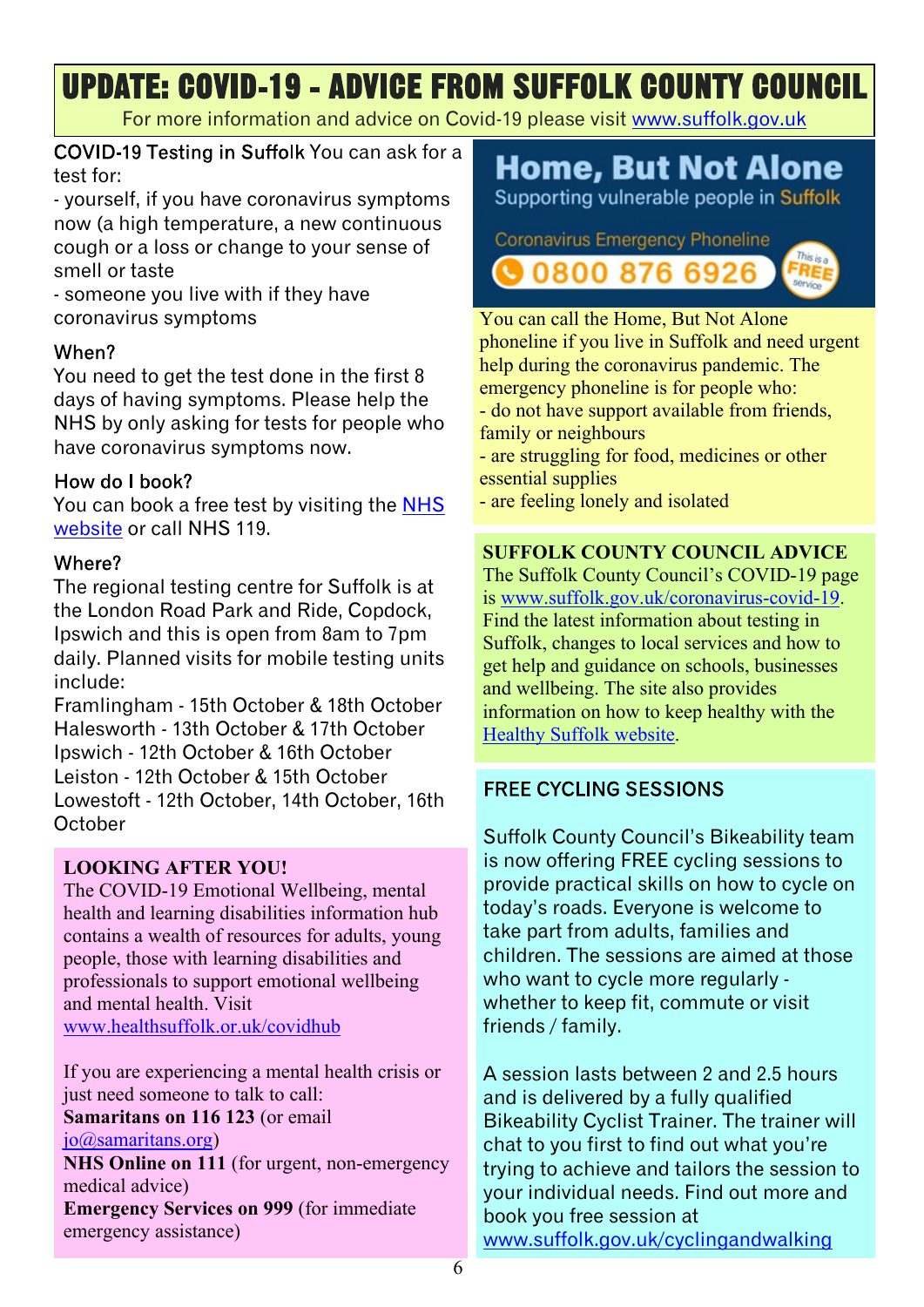

After having to cancel the MacMillan Coffee Morning due to the pandemic, I am pleased to say that I have had a fantastic response to collecting donations. I would like to thank everyone who supported MacMillan Nurses with a donation, the final total raised amounts to £1,000.00. Lynda Newson

| FRAMLINGHAM SURGERY 01728 723627                                                                                                                                                                                                  |  |
|-----------------------------------------------------------------------------------------------------------------------------------------------------------------------------------------------------------------------------------|--|
| Dispensary: (01728) 723957 www.framlinghamsurgery.co.uk                                                                                                                                                                           |  |
| SAXMUNDHAM SURGERY:                                                                                                                                                                                                               |  |
| LAMBSALE MEADOW 01728 602022 www.saxquax.co.uk                                                                                                                                                                                    |  |
| Use the 111 online coronavirus service if<br>:- you feel you cannot cope with your symptoms at home<br>- your condition gets worse<br>your symptoms do not get better after 7 days<br>Only call 111 if you cannot get help online |  |

**DOWNLOAD THE NHS** It's the fastest way of knowing when you're at risk from coronavirus. Search for NHS Covid-19 in the App Store or Google Play.



**Suffolk Steps** is a collection of local historic walks and trails developed by museums and partners throughout Suffolk. The free walks are designed to help all ages stay active and uncover Suffolk's hidden history.

#### **Walks include:**

**Aldeburgh** - Explore the famous Sailor's Path route from Aldeburgh to Snape for a fascinating view of the River Alde. Walk: Easy / Moderate. Allow 1-2 hours. **Historic Clare Town Trail** - Discover this historic market town with its ruins of a Norman Church, Austin Friars' Priory and Gothic Wool Church. Walk: Easy. Allow 1 hour. **Dunwich** - Discover the ruins of ancient Dunwich, once the capital of the Kingdom of the Eastern Angles and a great medieval port. Walk: Easy. Allow 1 hour. **Sudbury** - Home to renowned Suffolk artist, Thomas Gainsborough, walk along Friars Street, view Salter's Hall and relax by the Water Meadows. Walk: Easy. Allow 1 hour. **Halesworth** - Explore the historic Malt Trail around Halesworth and learn more about the town's history as a centre for the malting trade. Walk: Easy. Allow 1 hour. For more information visit <www.suffolkmuseums.org/projects/suffolk-steps> **STAYING SAFE DURING COVID-19** HANDS - Wash your hands regularly and for 20 seconds with soap and water or use a hand sanitiser before putting a face covering on. FACE - Wear a face covering in indoor settings where social distancing may be difficult,

and where you will come into contact with people you do not normally meet.

SPACE - Stay 2 metres apart from people you do not live with where possible, or 1 metre with extra precautions in place (such as wearing face coverings).

Face coverings must be worn on public transport and in many indoor spaces including shops, banks, post offices, shopping centres, indoor transport hubs, museums, galleries, cinemas and public libraries. Face coverings must also be worn in taxis and private hire companies.

For the latest government advice on staying safe and alert visit the government website at <www.gov.uk>